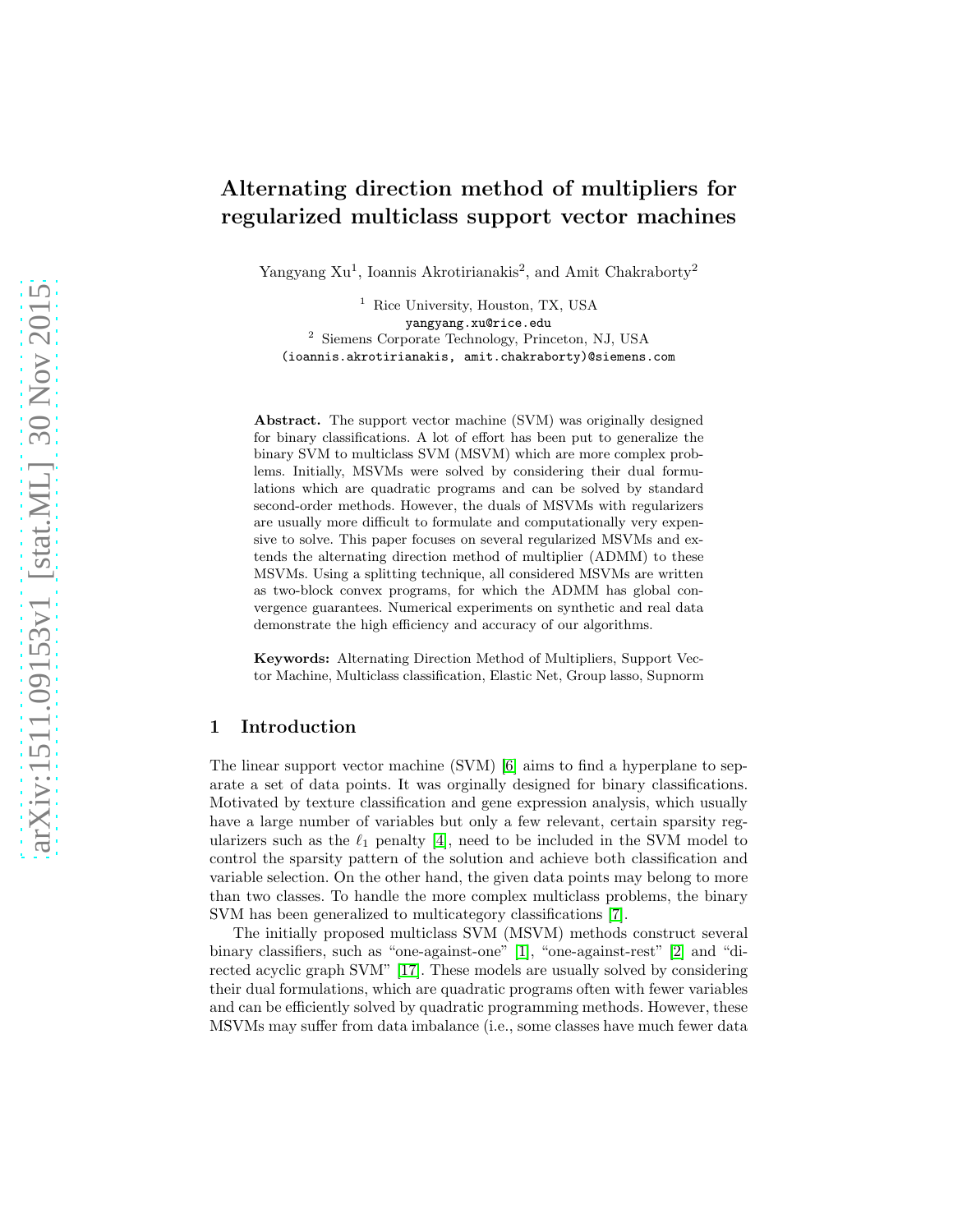points than others) which can result in inaccurate predictions. One alternative is to put all the data points together in one model, which results in the so-called "all-together" MSVMs; see [\[14\]](#page-11-4) and references therein for the comparison of different MSVMs. The "all-together" MSVMs train multi-classifiers by solving one large optimization problem, whose dual formulation is also a quadratic program. In the applications of microarray classification, variable selection is important since most times only a few genes are closely related to certain diseases. Therefore some structure regularizers such as  $\ell_1$  penalty [\[19\]](#page-11-5) and  $\ell_{\infty}$  penalty [\[23\]](#page-11-6) need to be added to the MSVM models. With the addition of the structure regularizers, the dual problems of the aforementioned MSVMs can be difficult to formulate and hard to solve by standard second-order optimization methods.

In this paper, we focus on three "all-together" regularized MSVMs. Specifically, given a set of samples  $\{x_i\}_{i=1}^n$  in *p*-dimensional space and each  $x_i$  with a label  $y_i \in \{1, \dots, J\}$ , we solve the constrained optimization problem

<span id="page-1-0"></span>
$$
\min_{\mathbf{W},\mathbf{b}} \ell_G(\mathbf{W},\mathbf{b}) + \lambda_1 \|\mathbf{W}\|_1 + \lambda_2 \phi(\mathbf{W}) + \frac{\lambda_3}{2} \|\mathbf{b}\|_2^2, \text{ s.t. } \mathbf{W}\mathbf{e} = \mathbf{0}, \mathbf{e}^\top \mathbf{b} = 0 \tag{1}
$$

where

$$
\ell_G(\mathbf{W}, \mathbf{b}) = \frac{1}{n} \sum_{i=1}^n \sum_{j=1}^J I(y_i \neq j) [b_j + \mathbf{w}_j^{\top} \mathbf{x}_i + 1]_+
$$

is generalized hinge loss function;  $I(y_i \neq j)$  equals one if  $y_i \neq j$  and zero otherwise;  $[t]_+ = \max(0, t)$ ;  $\mathbf{w}_j$  denotes the *j*th column of **W**; **e** denotes the vector of appropriate size with all *ones*;  $\|\mathbf{W}\|_1 = \sum_{i,j} |w_{ij}|$ ;  $\phi(\mathbf{W})$  is some regularizer specified below. Usually, the regularizer can promote the structure of the solution and also avoid overfitting problems when the training samples are far less than features. The constraints  $\mathbf{W}\mathbf{e} = \mathbf{0}, \mathbf{e}^{\top}\mathbf{b} = 0$  are imposed to eliminate redundancy in  $W$ ,  $b$  and are also necessary to make the loss function  $\ell_G$  Fisher-consistent [\[16\]](#page-11-7). The solution of [\(1\)](#page-1-0) gives J linear classifiers  $f_j(\mathbf{x}) = \mathbf{w}_j^{\top} \mathbf{x} + b_j$ ,  $j = 1, \dots, J$ . A new coming data point  $\mathbf{x}$  can be classified by the rule class(**x**) =  $\operatorname{argmax}_{1 \leq j \leq J} f_j(\mathbf{x})$ .

We consider the following three different forms of  $\phi(\mathbf{W})$ :

elastic net: 
$$
\phi(\mathbf{W}) = \frac{1}{2} \|\mathbf{W}\|_F^2
$$
, (2a)

group Lasso: 
$$
\phi(\mathbf{W}) = \sum_{j=1}^{p} ||\mathbf{w}^{j}||_2,
$$
 (2b)

<span id="page-1-4"></span><span id="page-1-3"></span><span id="page-1-2"></span><span id="page-1-1"></span>
$$
\text{supnorm: } \phi(\mathbf{W}) = \sum_{j=1}^{p} \|\mathbf{w}^{j}\|_{\infty},\tag{2c}
$$

where  $\mathbf{w}^{j}$  denotes the j<sup>th</sup> row of **W**. They fit to data with different structures and can be solved by a unified algorithmic framework. Note that we have added the term  $\frac{\lambda_3}{2} \|\mathbf{b}\|_2^2$  in [\(1\)](#page-1-0). A positive  $\lambda_3$  will make our algorithm more efficient and easier to implement. The extra term usually does not affect the accuracy of classification and variable selection as shown in [\[14\]](#page-11-4) for binary classifications. If  $\lambda_3$  happens to affect the accuracy, one can choose a tiny  $\lambda_3$ . Model [\(1\)](#page-1-0) includes as special cases the models in [\[16\]](#page-11-7) and [\[23\]](#page-11-6) by letting  $\phi$  be the one in [\(2a\)](#page-1-1) and [\(2c\)](#page-1-2) respectively and setting  $\lambda_1 = \lambda_3 = 0$ . To the best of our knowledge, the regularizer [\(2b\)](#page-1-3) has not been considered in MSVM before. It encourages group sparsity of the solution [\[22\]](#page-11-8), and our experiments will show that [\(2b\)](#page-1-3) can give similar results as those by  $(2c)$ . Our main contributions are: (i) the development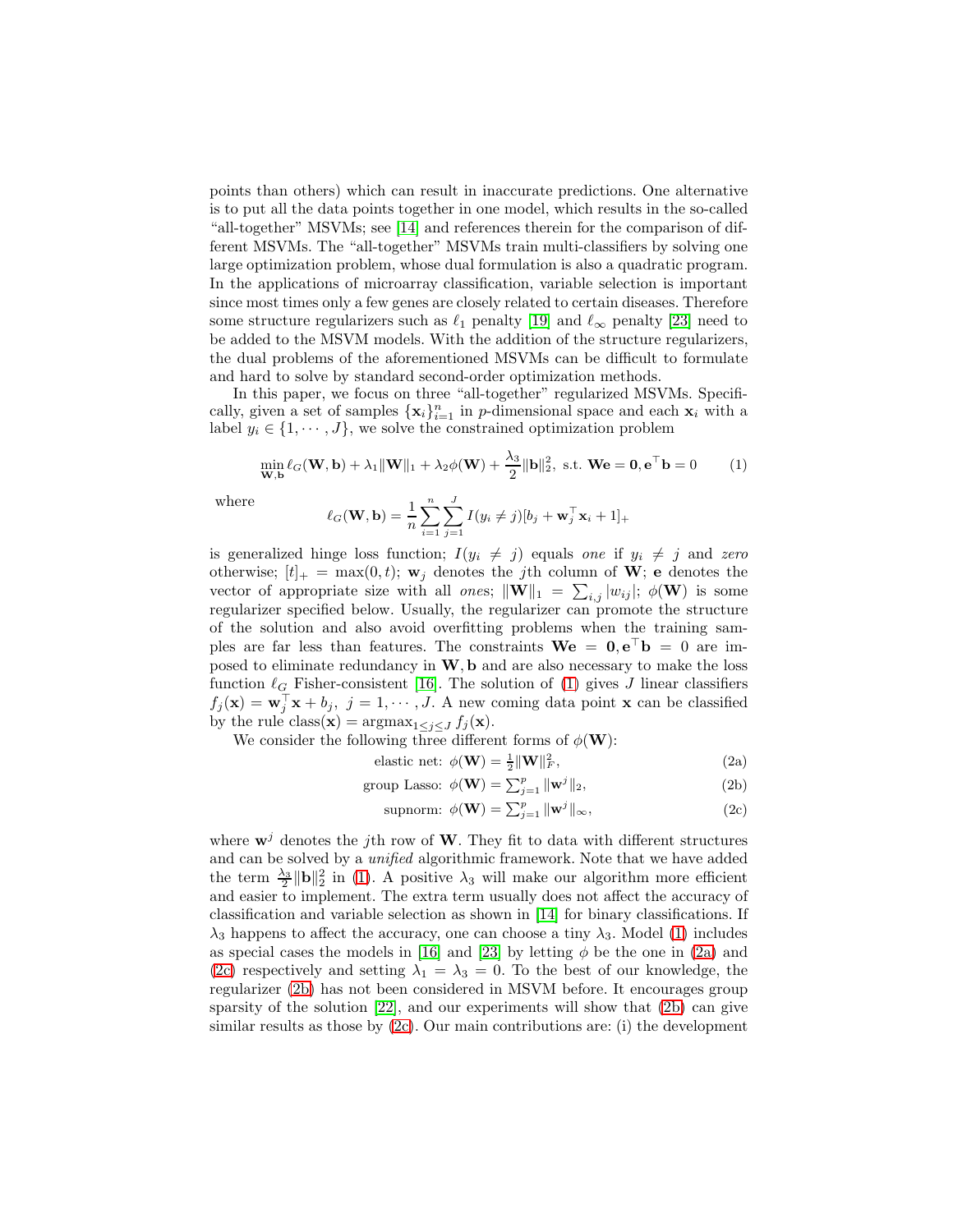of a unified algorithmic framework based on the ADMM that can solve MSVMs with the three different regularizers defined in  $(2)$ ; (ii) the proper use of the Woodbury matrix identity [\[13\]](#page-11-9) which can reduce the size of the linear systems arising during the solution of [\(1\)](#page-1-0); (iii) computational experiments on a variety of datasets that practically demonstrate that our algorithms can solve large-scale multiclass classification problems much faster than state-of-the-art second order methods.

We use **e** and  $\bf{E}$  to denote a vector and a matrix with all *ones*, respectively. I is used for an identity matrix. Their sizes are clear from the context.

The rest of the paper is organized as follows. Section [2](#page-2-0) gives our algorithm for solving [\(1\)](#page-1-0). Numerical results are given in section [3](#page-6-0) on both synthetic and real data. Finally, section [4](#page-10-2) concludes this paper.

# <span id="page-2-0"></span>2 Algorithms

In this section we extend ADMM into the general optimization problems described by [\(1\)](#page-1-0). Due to lack of space we refer the reader to [\[3\]](#page-10-3) for details of ADMM. We first consider [\(1\)](#page-1-0) with  $\phi(\mathbf{W})$  defined in [\(2a\)](#page-1-1) and then solve it with  $\phi(\mathbf{W})$  in [\(2b\)](#page-1-3) and [\(2c\)](#page-1-2) in a unified form. The parameter  $\lambda_3$  is always assumed positive. One can also transform the MSVMs to quadratic or second-order cone programs and use standard second-order methods to solve them. Nevertheless, these methods are computationally intensive for large-scale problems. As shown in section [3,](#page-6-0) ADMM is, in general, much faster than standard second-order methods.

## <span id="page-2-3"></span>2.1 ADMM for solving [\(1\)](#page-1-0) with  $\phi$  defined by [\(2a\)](#page-1-1)

Introduce auxiliary variables  $\mathbf{A} = \mathbf{X}^\top \mathbf{W} + \mathbf{e} \mathbf{b}^\top + \mathbf{E}$  and  $\mathbf{U} = \mathbf{W}$ , where  $\mathbf{X} =$  $[\mathbf{x}_1, \dots, \mathbf{x}_n] \in \mathbb{R}^{p \times n}$ . Using the above auxiliary variables we can equivalently write [\(1\)](#page-1-0) with  $\phi(\mathbf{W})$  defined in [\(2a\)](#page-1-1) as follows

<span id="page-2-2"></span>
$$
\min \frac{1}{n} \sum_{i,j} c_{ij} [a_{ij}]_+ + \lambda_1 \|\mathbf{U}\|_1 + \frac{\lambda_2}{2} \|\mathbf{W}\|_F^2 + \frac{\lambda_3}{2} \|\mathbf{b}\|_2^2
$$
  
s.t.  $\mathbf{A} = \mathbf{X}^\top \mathbf{W} + \mathbf{e} \mathbf{b}^\top + \mathbf{E}$ ,  $\mathbf{U} = \mathbf{W}$ ,  $\mathbf{W} \mathbf{e} = \mathbf{0}$ ,  $\mathbf{e}^\top \mathbf{b} = 0$ . (3)

The augmented Lagrangian<sup>[3](#page-2-1)</sup> of  $(3)$  is

<span id="page-2-4"></span>
$$
\mathcal{L}_1(\mathbf{W}, \mathbf{b}, \mathbf{A}, \mathbf{U}, \mathbf{\Pi}, \mathbf{\Lambda}) = \frac{1}{n} \sum_{i,j} c_{ij} [a_{ij}]_+ + \lambda_1 \|\mathbf{U}\|_1 + \frac{\lambda_2}{2} \|\mathbf{W}\|_F^2 + \frac{\lambda_3}{2} \|\mathbf{b}\|_2^2 + \langle \mathbf{\Lambda}, \mathbf{W} - \mathbf{U} \rangle
$$
  
 
$$
+ \frac{\mu}{2} \|\mathbf{W} - \mathbf{U}\|_F^2 + \langle \mathbf{\Pi}, \mathbf{X}^\top \mathbf{W} + \mathbf{e} \mathbf{b}^\top - \mathbf{A} + \mathbf{E} \rangle
$$
  
 
$$
+ \frac{\alpha}{2} \|\mathbf{X}^\top \mathbf{W} + \mathbf{e} \mathbf{b}^\top - \mathbf{A} + \mathbf{E}\|_F^2, \tag{4}
$$

where  $\Pi$ ,  $\Lambda$  are Lagrange multipliers and  $\alpha, \mu > 0$  are penalty parameters. The ADMM approach for [\(3\)](#page-2-2) can be derived by minimizing  $\mathcal{L}_1$  alternatively with

<span id="page-2-1"></span><sup>&</sup>lt;sup>3</sup> We do not include the constraints  $\mathbf{W}\mathbf{e} = \mathbf{0}$ ,  $\mathbf{e}^\top \mathbf{b} = 0$  in the augmented Lagrangian, but instead we include them in  $(W, b)$ -subproblem; see the update [\(5a\)](#page-3-0).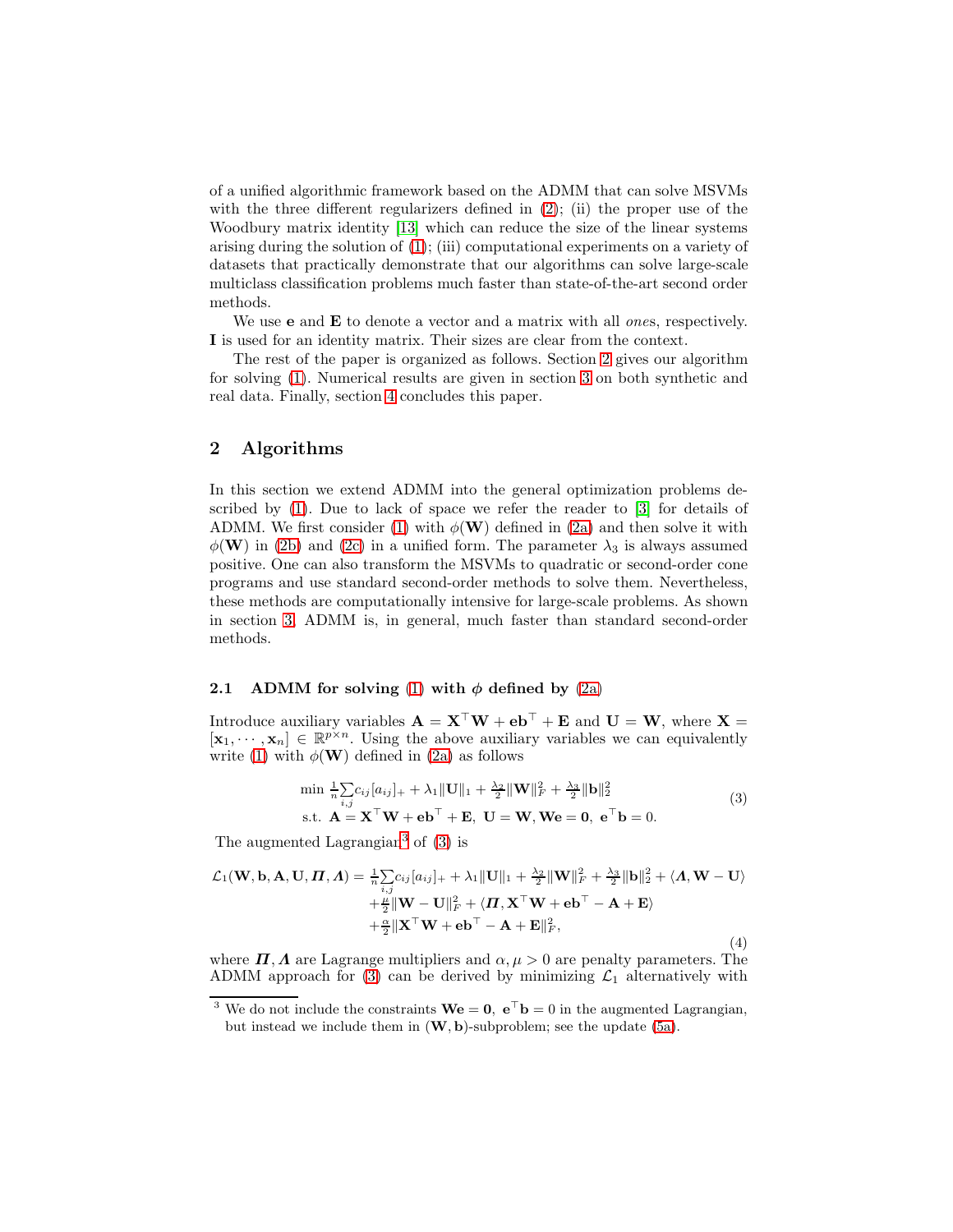respect to  $(W, b)$  and  $(A, U)$  and updating the multipliers  $\Pi, \Lambda$ , namely, at iteration k,

<span id="page-3-4"></span><span id="page-3-0"></span>
$$
\left(\mathbf{W}^{(k+1)},\mathbf{b}^{(k+1)}\right) = \underset{\left(\mathbf{W},\mathbf{b}\right)\in\mathcal{D}}{\operatorname{argmin}} \mathcal{L}_1\left(\mathbf{W},\mathbf{b},\mathbf{A}^{(k)},\mathbf{U}^{(k)},\boldsymbol{\Pi}^{(k)},\boldsymbol{\Lambda}^{(k)}\right),\tag{5a}
$$

$$
(\mathbf{A}^{(k+1)}, \mathbf{U}^{(k+1)}) = \underset{\mathbf{A}, \mathbf{U}}{\text{argmin}} \ \mathcal{L}_1(\mathbf{W}^{(k+1)}, \mathbf{b}^{(k+1)}, \mathbf{A}, \mathbf{U}, \boldsymbol{\Pi}^{(k)}, \boldsymbol{\Lambda}^{(k)}), \tag{5b}
$$

$$
\boldsymbol{\Pi}^{(k+1)} = \boldsymbol{\Pi}^{(k)} + \alpha (\mathbf{X}^{\top} \mathbf{W}^{(k+1)} + \mathbf{e}(\mathbf{b}^{(k+1)})^{\top} - \mathbf{A}^{(k+1)} + \mathbf{E}),
$$
(5c)

$$
\Lambda^{(k+1)} = \Lambda^{(k)} + \mu(\mathbf{W}^{(k+1)} - \mathbf{U}^{(k+1)}),
$$
\n(5d)

where  $\mathcal{D} = \{(\mathbf{W}, \mathbf{b}) : \mathbf{W}\mathbf{e} = \mathbf{0}, \mathbf{e}^{\top}\mathbf{b} = 0\}$ . The updates [\(5c\)](#page-3-0) and [\(5d\)](#page-3-0) are simple. We next discuss how to solve [\(5a\)](#page-3-0) and [\(5b\)](#page-3-0).

**Solution of** [\(5a\)](#page-3-0): Define  $\mathbf{P} = [\mathbf{I}; -\mathbf{e}^{\top}] \in \mathbb{R}_{\sim}^{J \times (J-1)}$ . Let  $\hat{\mathbf{W}}$  be the submatrix consisting of the first  $J-1$  columns of W and  $\hat{\mathbf{b}}$  be the subvector consisting of the first  $J - 1$  components of **b**. Then it is easy to verify that  $\mathbf{W} = \hat{\mathbf{W}} \mathbf{P}^{\top}$ ,  $\mathbf{b} = \mathbf{P} \hat{\mathbf{b}}$ and problem [\(5a\)](#page-3-0) is equivalent to the unconstrained optimization problem

<span id="page-3-1"></span>
$$
\begin{split} &\min_{\hat{\mathbf{W}}, \hat{\mathbf{b}}} \frac{\lambda_2}{2} \|\hat{\mathbf{W}} \mathbf{P}^\top\|_F^2 + \langle \mathbf{\Lambda}^{(k)}, \hat{\mathbf{W}} \mathbf{P}^\top \rangle + \frac{\lambda_3}{2} \|\hat{\mathbf{b}}^\top \mathbf{P}^\top\|_2^2 + \frac{\mu}{2} \|\hat{\mathbf{W}} \mathbf{P}^\top - \mathbf{U}^{(k)}\|_F^2 \\ &+ \langle \mathbf{\Pi}^{(k)}, \mathbf{X}^\top \hat{\mathbf{W}} \mathbf{P}^\top + \mathbf{e} \hat{\mathbf{b}}^\top \mathbf{P}^\top \rangle + \frac{\alpha}{2} \|\mathbf{X}^\top \hat{\mathbf{W}} \mathbf{P}^\top + \mathbf{e} \hat{\mathbf{b}}^\top \mathbf{P}^\top - \mathbf{\Lambda}^{(k)} + \mathbf{E}\|_F^2. \end{split} \tag{6}
$$

The first-order optimality condition of [\(6\)](#page-3-1) is the linear system

<span id="page-3-2"></span>
$$
\begin{bmatrix} \alpha \mathbf{X} \mathbf{X}^{\top} + (\lambda_2 + \mu) \mathbf{I} & \alpha \mathbf{X} \mathbf{e} \\ \alpha \mathbf{e}^{\top} \mathbf{X}^{\top} & n\alpha + \lambda_3 \end{bmatrix} \begin{bmatrix} \hat{\mathbf{W}} \\ \hat{\mathbf{b}}^{\top} \end{bmatrix} = \begin{bmatrix} \left( \mathbf{X} \boldsymbol{\Theta} - \boldsymbol{\Lambda}^{(k)} + \mu \mathbf{U}^{(k)} \right) \mathbf{P} (\mathbf{P}^{\top} \mathbf{P})^{-1} \\ \mathbf{e}^{\top} \left( \alpha \mathbf{A}^{(k)} - \boldsymbol{\Pi}^{(k)} - \alpha \mathbf{E} \right) \mathbf{P} (\mathbf{P}^{\top} \mathbf{P})^{-1} \end{bmatrix},
$$
\n(7)

where  $\boldsymbol{\Theta} = \alpha \mathbf{A}^{(k)} - \boldsymbol{\Pi}^{(k)} - \alpha \mathbf{E}$ . The size of [\(7\)](#page-3-2) is  $(p+1) \times (p+1)$  and when p is small, we can afford to directly solve it. However, if  $p$  is large, even the iterative method for linear system (e.g., preconditioned conjugate gradient) can be very expensive. In the case of "large  $p$ , small  $n$ ", we can employ the *Woodbury matrix identity* (e.g., [\[13\]](#page-11-9)) to efficiently solve [\(7\)](#page-3-2). In particular, let  $\mathbf{D} = \text{block\_diag}((\lambda_2 +$  $(\mu)$ **I**,  $\lambda_3$ ) and  $\mathbf{Z} = [\mathbf{X}; \mathbf{e}^\top]$ . Then the coefficient matrix of [\(7\)](#page-3-2) is  $\mathbf{D} + \alpha \mathbf{Z} \mathbf{Z}^\top$ , and by the *Woodbury matrix identity*, we have  $P(P^{\top}P)^{-1} = [\mathbf{i}, \mathbf{0}] - \frac{1}{J}\mathbf{E}$  and

$$
(\mathbf{D} + \alpha \mathbf{Z} \mathbf{Z}^{\top})^{-1} = \mathbf{D}^{-1} - \alpha \mathbf{D}^{-1} \mathbf{Z} (\mathbf{I} + \alpha \mathbf{Z}^{\top} \mathbf{D}^{-1} \mathbf{Z})^{-1} \mathbf{Z}^{\top} \mathbf{D}^{-1}.
$$

Note **D** is diagonal, and thus  $D^{-1}$  is simple to compute.  $I + \alpha Z^{\top} D^{-1}Z$  is  $n \times n$  and positive definite. Hence, as  $n \ll p$ , [\(7\)](#page-3-2) can be solved by solving a much smaller linear system and doing several matrix-matrix multiplications. In case of large n and p, one can perform a proximal gradient step to update  $W$ and b, which results in a proximal-ADMM [\[8\]](#page-11-10). To the best of our knowledge, this is the first time that the Woodbury matrix identity is used to substantially reduce<sup>[4](#page-3-3)</sup> the computational work and allow ADMM to efficiently solve large-scale multiclass SVMs. Solve [\(7\)](#page-3-2) by multiplying  $(D + \alpha ZZ^{\top})^{-1}$  to both sides. Letting  $\mathbf{W}^{(k+1)} = \hat{\mathbf{W}} \mathbf{P}^{\top}$  and  $\mathbf{b}^{(k+1)} = \mathbf{P} \hat{\mathbf{b}}$  gives the solution of [\(5a\)](#page-3-0).

<span id="page-3-3"></span><sup>&</sup>lt;sup>4</sup> For the case of  $n \ll p$ , we found that using the Woodbury matrix identity can be about 100 times faster than preconditioned conjugate gradient (pcg) with moderate tolerance  $10^{-6}$  for the solving the linear system [\(7\)](#page-3-2).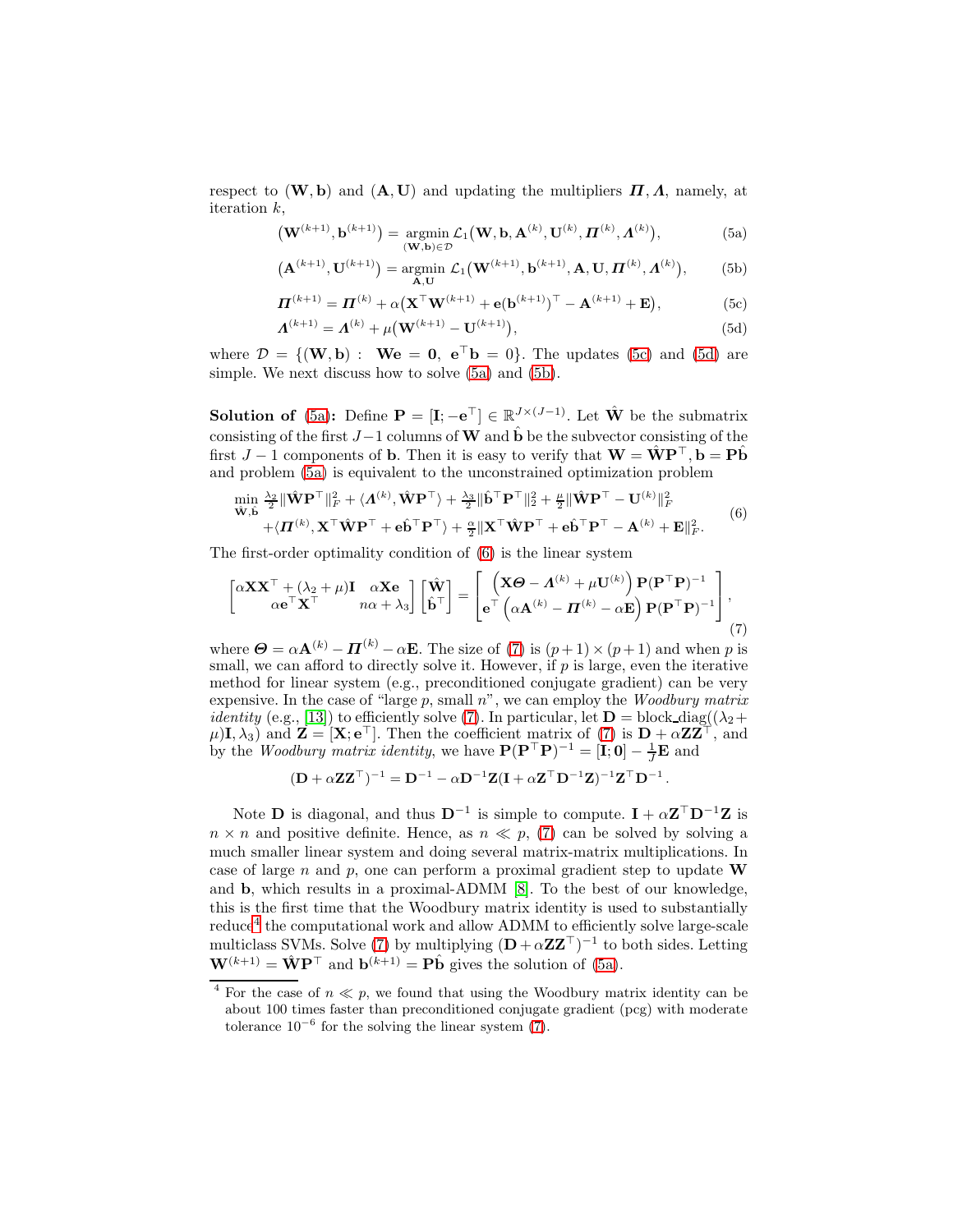**Solution of** [\(5b\)](#page-3-0): Note that  $A$  and  $U$  are independent of each other as  $W$  and b are fixed. Hence we can separately update A and U by

$$
\mathbf{A}^{(k+1)} = \underset{\mathbf{A}}{\operatorname{argmin}} \frac{1}{n} \sum_{i,j} c_{ij} [a_{ij}]_+ + \frac{\alpha}{2} \left\| \mathbf{X}^\top \mathbf{W}^{(k+1)} + \mathbf{e}(\mathbf{b}^{(k+1)})^\top + \frac{1}{\alpha} \mathbf{\Pi}^{(k)} + \mathbf{E} - \mathbf{A} \right\|_F^2
$$
  

$$
\mathbf{U}^{(k+1)} = \underset{\mathbf{U}}{\operatorname{argmin}} \lambda_1 \left\| \mathbf{U} \right\|_1 + \frac{\mu}{2} \left\| \mathbf{W}^{(k+1)} + \frac{1}{\mu} \mathbf{\Lambda}^{(k)} - \mathbf{U} \right\|_F^2.
$$

Both the above problems are separable and have closed form solutions

$$
a_{ij}^{(k+1)} = \mathcal{T}_{\frac{c_{ij}}{n\alpha}} \left( \left( \mathbf{X}^{\top} \mathbf{W}^{(k+1)} + \mathbf{e}(\mathbf{b}^{(k+1)})^{\top} + \frac{1}{\alpha} \mathbf{\Pi}^{(k)} + \mathbf{E} \right)_{ij} \right), \forall i, j, \tag{8}
$$

$$
u_{ij}^{(k+1)} = S_{\frac{\lambda_1}{\mu}} \left( \left( \mathbf{W}^{(k+1)} + \frac{1}{\mu} \mathbf{\Lambda}^{(k)} \right)_{ij} \right), \ \forall i, j,
$$
 (9)

where

<span id="page-4-2"></span><span id="page-4-1"></span>
$$
\mathcal{T}_{\nu}(\delta) = \begin{cases} \delta - \nu, \ \delta > \nu, \\ 0, & 0 \leq \delta \leq \nu, \\ \delta, & \delta < 0, \end{cases}
$$

and  $S_{\nu}(\delta) = \text{sign}(\delta) \max(0, |\delta| - \nu)$ . Putting the above discussions together, we have Algorithm [1](#page-4-0) for solving [\(1\)](#page-1-0) with  $\phi$  defined in [\(2a\)](#page-1-1).

## **Algorithm 1:** ADMM for [\(1\)](#page-1-0) with  $\phi(\mathbf{W})$  in [\(2a\)](#page-1-1)

<span id="page-4-0"></span>**Input:** *n* sample-label pairs  $\{(\mathbf{x}_i, y_i)\}_{i=1}^n$ . **Choose:**  $\alpha, \mu > 0$  and  $(\mathbf{W}_0, \mathbf{b}_0, \mathbf{A}_0, \mathbf{U}_0, \mathbf{\Pi}_0, \mathbf{\Lambda}_0), k = 0.$ while not converge do Solve [\(7\)](#page-3-2); let  $\mathbf{W}^{(k+1)} = \hat{\mathbf{W}} \mathbf{P}^{\top}$  and  $\mathbf{b}^{(k+1)} = \mathbf{P} \hat{\mathbf{b}}$ ; Update  $A^{(k+1)}$  and  $U^{(k+1)}$  by [\(8\)](#page-4-1) and [\(9\)](#page-4-2); Update  $\boldsymbol{\Pi}^{(k+1)}$  and  $\boldsymbol{\Lambda}^{(k+1)}$  by [\(5c\)](#page-3-0) and [\(5d\)](#page-3-0); Let  $k = k + 1$ 

## 2.2 ADMM for solving [\(1\)](#page-1-0) with  $\phi$  defined by [\(2b\)](#page-1-3) and [\(2c\)](#page-1-2)

Firstly, we write [\(1\)](#page-1-0) with  $\phi(\mathbf{W})$  defined in [\(2b\)](#page-1-3) and [\(2c\)](#page-1-2) in the unified form of

<span id="page-4-3"></span>
$$
\min_{\mathbf{W}, \mathbf{b}} \ell_G(\mathbf{W}, \mathbf{b}) + \lambda_1 \|\mathbf{W}\|_1 + \sum_{j=1}^p \lambda_2 \|\mathbf{w}^j\|_q + \frac{\lambda_3}{2} \|\mathbf{b}\|_2^2, \text{ s.t. } \mathbf{W}\mathbf{e} = \mathbf{0}, \mathbf{e}^\top \mathbf{b} = 0,
$$
 (10)

where  $q = 2$  for [\(2b\)](#page-1-3) and  $q = \infty$  for [\(2c\)](#page-1-2). Introducing auxiliary variables **A** =  $\mathbf{X}^\top \mathbf{W} + \mathbf{e} \mathbf{b}^\top + \mathbf{E}, \mathbf{U} = \mathbf{W}$ , and  $\mathbf{V} = \mathbf{W}$ , we can write [\(10\)](#page-4-3) equivalently to

<span id="page-4-5"></span><span id="page-4-4"></span>
$$
\min \frac{1}{n} \sum_{i,j} c_{ij} [a_{ij}]_+ + \lambda_1 ||\mathbf{U}||_1 + \sum_{j=1}^p \lambda_2 ||\mathbf{v}^j||_q + \frac{\lambda_3}{2} ||\mathbf{b}||^2
$$
\n
$$
\text{s.t. } \mathbf{A} = \mathbf{X}^\top \mathbf{W} + \mathbf{e} \mathbf{b}^\top + \mathbf{E}, \ \mathbf{U} = \mathbf{W}, \ \mathbf{V} = \mathbf{W}, \ \mathbf{W} \mathbf{e} = \mathbf{0}, \ \mathbf{e}^\top \mathbf{b} = 0.
$$
\n(11)

The augmented Lagrangian of [\(11\)](#page-4-4) is

$$
\mathcal{L}_2(\mathbf{W}, \mathbf{b}, \mathbf{A}, \mathbf{U}, \mathbf{V}, \boldsymbol{\Pi}, \boldsymbol{\Lambda}, \boldsymbol{\Gamma}) = \frac{1}{n} \sum_{i,j} c_{ij} [a_{ij}]_+ + \lambda_1 \|\mathbf{U}\|_1 + \sum_{j=1}^p \lambda_2 \|\mathbf{v}^j\|_q + \frac{\lambda_3}{2} \|\mathbf{b}\|_2^2
$$
  
+  $\langle \boldsymbol{\Pi}, \mathbf{X}^\top \mathbf{W} + \mathbf{e} \mathbf{b}^\top - \mathbf{A} + \mathbf{E} \rangle + \frac{\alpha}{2} \|\mathbf{X}^\top \mathbf{W} + \mathbf{e} \mathbf{b}^\top - \mathbf{A} + \mathbf{E} \|^2_F$   
+  $\langle \boldsymbol{\Lambda}, \mathbf{W} - \mathbf{U} \rangle + \frac{\mu}{2} \|\mathbf{W} - \mathbf{U}\|_F^2 + \langle \boldsymbol{\Gamma}, \mathbf{W} - \mathbf{V} \rangle + \frac{\nu}{2} \|\mathbf{W} - \mathbf{V}\|_F^2, \quad (12)$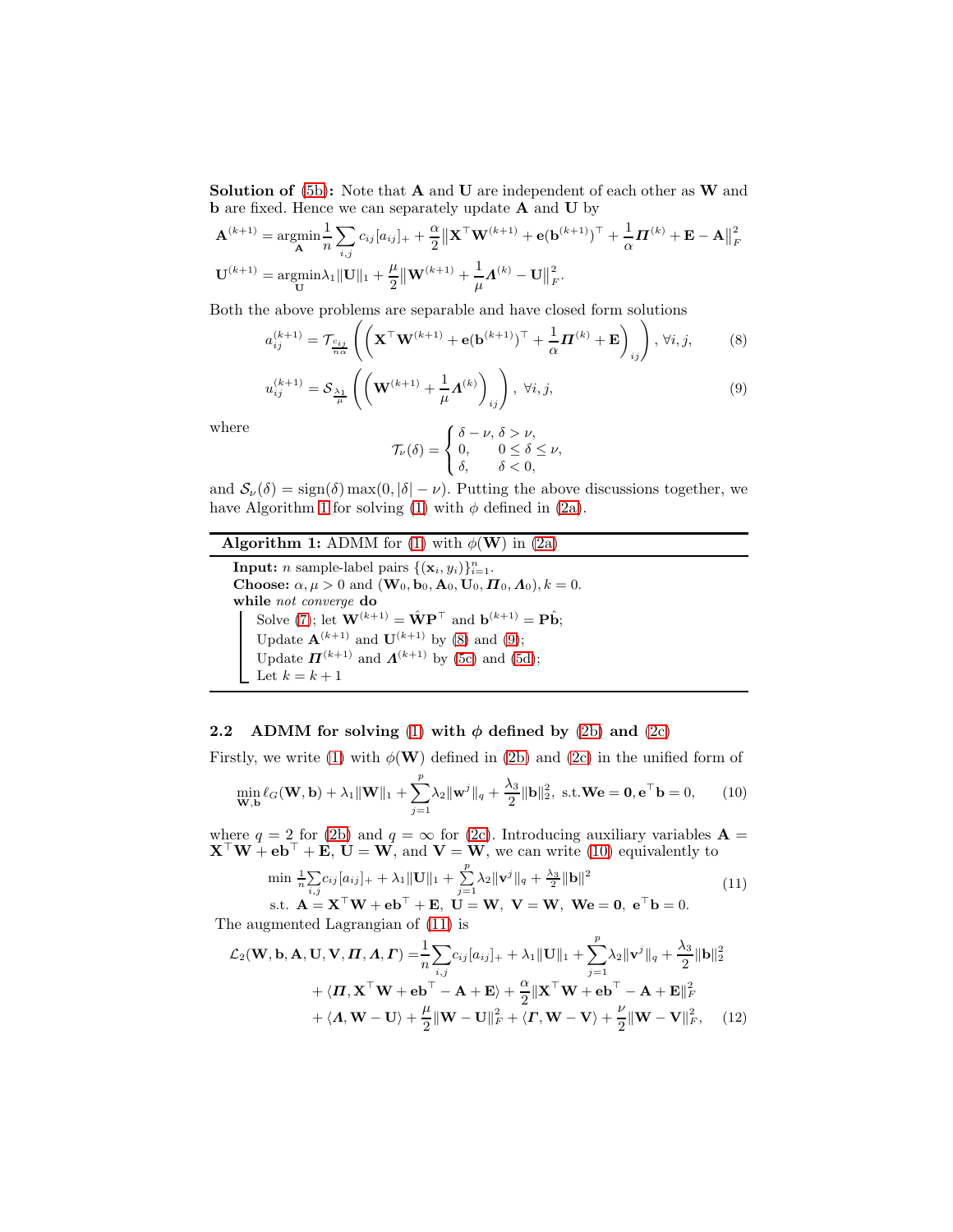where  $\Pi, \Lambda, \Gamma$  are Lagrange multipliers and  $\alpha, \mu, \nu > 0$  are penalty parameters. The ADMM updates for [\(11\)](#page-4-4) can be derived as

$$
\left(\mathbf{W}^{(k+1)},\mathbf{b}^{(k+1)}\right) = \underset{\left(\mathbf{W},\mathbf{b}\right)\in\mathcal{D}}{\operatorname{argmin}} \mathcal{L}_2\left(\mathbf{W},\mathbf{b},\mathbf{A}^{(k)},\mathbf{U}^{(k)},\mathbf{V}^{(k)},\boldsymbol{\Pi}^{(k)},\boldsymbol{\Lambda}^{(k)},\boldsymbol{\Gamma}^{(k)}\right)
$$
\n(13a)

$$
(\mathbf{A}^{(k+1)}, \mathbf{U}^{(k+1)}, \mathbf{V}^{(k+1)}) = \underset{\mathbf{A}, \mathbf{U}, \mathbf{V}}{\text{argmin}} \mathcal{L}_2(\mathbf{W}^{(k+1)}, \mathbf{b}^{(k+1)}, \mathbf{A}, \mathbf{U}, \mathbf{V}, \boldsymbol{\Pi}^{(k)}, \boldsymbol{\Lambda}^{(k)}, \boldsymbol{\Gamma}^{(k)})
$$
(13b)

<span id="page-5-3"></span>
$$
\boldsymbol{\Pi}^{(k+1)} = \boldsymbol{\Pi}^{(k)} + \alpha \big( \mathbf{X}^{\top} \mathbf{W}^{(k+1)} + \mathbf{e} (\mathbf{b}^{(k+1)})^{\top} - \mathbf{A}^{(k+1)} + \mathbf{E} \big)
$$
(13c)

$$
\Lambda^{(k+1)} = \Lambda^{(k)} + \mu(\mathbf{W}^{(k+1)} - \mathbf{U}^{(k+1)}),
$$
\n(13d)

$$
\boldsymbol{\Gamma}^{(k+1)} = \boldsymbol{\Gamma}^{(k)} + \nu (\mathbf{W}^{(k+1)} - \mathbf{V}^{(k+1)}).
$$
 (13e)

<span id="page-5-8"></span><span id="page-5-7"></span><span id="page-5-6"></span><span id="page-5-1"></span><span id="page-5-0"></span>,

The subproblem [\(13a\)](#page-5-0) can be solved in a similar way as discussed in section [2.1.](#page-2-3) Specifically, first obtain  $(\hat{\mathbf{W}}, \hat{\mathbf{b}})$  by solving

<span id="page-5-4"></span>
$$
\begin{bmatrix} \alpha \mathbf{X} \mathbf{X}^{\top} + (\nu + \mu) \mathbf{I} & \alpha \mathbf{X} \mathbf{e} \\ \alpha \mathbf{e}^{\top} \mathbf{X}^{\top} & n\alpha + \lambda_3 \end{bmatrix} \begin{bmatrix} \hat{\mathbf{W}} \\ \hat{\mathbf{b}}^{\top} \end{bmatrix} = \begin{bmatrix} (\mathbf{X} \boldsymbol{\Xi} - \boldsymbol{\Lambda}^{(k)} - \boldsymbol{\Gamma}^{(k)} + \mu \mathbf{U}^{(k)} + \nu \mathbf{V}^{(k)}) \mathbf{P} (\mathbf{P}^{\top} \mathbf{P})^{-1} \\ \mathbf{e}^{\top} \left( \alpha \mathbf{A}^{(k)} - \boldsymbol{\Pi}^{(k)} - \alpha \mathbf{E} \right) \mathbf{P} (\mathbf{P}^{\top} \mathbf{P})^{-1} \end{bmatrix}
$$
\n
$$
\mathbf{W} = \begin{bmatrix} \mathbf{W} & \mathbf{W} & \mathbf{W} & \mathbf{W} & \mathbf{W} & \mathbf{W} & \mathbf{W} & \mathbf{W} \\ \mathbf{W} & \mathbf{W} & \mathbf{W} & \mathbf{W} & \mathbf{W} & \mathbf{W} & \mathbf{W} \end{bmatrix}
$$

where  $\mathbf{E} = \alpha \mathbf{A}^{(k)} - \mathbf{\Pi}^{(k)} - \alpha \mathbf{E}$  and then let  $\mathbf{W}^{(k+1)} = \hat{\mathbf{W}} \mathbf{P}^{\top}$ ,  $\mathbf{b}^{(k+1)} = \mathbf{P} \hat{\mathbf{b}}$ . To solve [\(13b\)](#page-5-1) note that  $A, U$  and  $V$  are independent of each other and can be updated separately. The update of  $A$  and  $U$  is similar to that described in section [2.1.](#page-2-3) We next discuss how to update  $V$  by solving the problem

<span id="page-5-2"></span>
$$
\mathbf{V}^{(k+1)} = \underset{\mathbf{V}}{\text{argmin}} \sum_{j=1}^{p} \lambda_2 ||\mathbf{v}^j||_q + \frac{\nu}{2} ||\mathbf{W}^{(k+1)} + \frac{1}{\nu} \mathbf{\Gamma}^{(k)} - \mathbf{V}||_F^2
$$
(15)

Let  $\mathbf{Z} = \mathbf{W}^{(k+1)} + \frac{1}{\nu} \mathbf{\Gamma}^{(k)}$ . According to [\[22\]](#page-11-8), the solution of [\(15\)](#page-5-2) for  $q = 2$  is

<span id="page-5-5"></span>
$$
\left(\mathbf{v}^{(k+1)}\right)^j = \begin{cases} \n\mathbf{0}, & \|\mathbf{z}^j\|_2 \le \frac{\lambda_2}{\nu} \\ \n\frac{\|\mathbf{z}^j\|_2 - \lambda_2/\nu}{\|\mathbf{z}^j\|_2} \mathbf{z}^j, & \text{otherwise} \n\end{cases}, \forall j. \tag{16}
$$

For  $q = \infty$ , the solution of [\(15\)](#page-5-2) can be computed via Algorithm [2](#page-6-1) (see [\[5\]](#page-11-11) for details). Putting the above discussions together, we have Algorithm [3](#page-6-2) for solving [\(1\)](#page-1-0) with  $\phi(\mathbf{W})$  given by [\(2b\)](#page-1-3) and [\(2c\)](#page-1-2).

#### 2.3 Convergence results

Let us denote the  $k$ <sup>th</sup> iteration of the objectives of  $(3)$  and  $(11)$  as

 $F_1^{(k)} = F_1(\mathbf{W}^{(k)}, \mathbf{b}^{(k)}, \mathbf{A}^{(k)}, \mathbf{U}^{(k)}),\; F_2^{(k)} = F_2(\mathbf{W}^{(k)}, \mathbf{b}^{(k)}, \mathbf{A}^{(k)}, \mathbf{U}^{(k)}, \mathbf{V}^{(k)})$  $(17)$ and define

$$
\begin{aligned} \mathbf{Z}_1^{(k)} &= \big( \mathbf{W}^{(k)}, \mathbf{b}^{(k)}, \mathbf{A}^{(k)}, \mathbf{U}^{(k)}, \boldsymbol{\varPi}^{(k)}, \boldsymbol{\varLambda}^{(k)} \big), \\ \mathbf{Z}_2^{(k)} &= \big( \mathbf{W}^{(k)}, \mathbf{b}^{(k)}, \mathbf{A}^{(k)}, \mathbf{U}^{(k)}, \mathbf{V}^{(k)}, \boldsymbol{\varPi}^{(k)}, \boldsymbol{\varLambda}^{(k)}, \boldsymbol{\varGamma}^{(k)} \big). \end{aligned}
$$

**Theorem 1.** Let  ${\mathbf Z}_{1}^{(k)}$  and  ${\mathbf Z}_{2}^{(k)}$  be the sequences generated by [\(5\)](#page-3-4) and [\(13\)](#page-5-3), respectively. Then  $F_1^{(k)} \to F_1^*, F_2^{(k)} \to F_2^*,$  and  $\|\mathbf{X}^\top \mathbf{W}^{(k)} + \mathbf{e}(\mathbf{b}^{(k)})^\top + \mathbf{E} \mathbf{A}^{(k)}\Vert_F, \Vert\mathbf{W}^{(k)} - \mathbf{U}^{(k)}\Vert_F, \Vert\mathbf{W}^{(k)} - \mathbf{V}^{(k)}\Vert_F$  all converge to zero, where  $F_1^*$  and  $F_2^*$  are the optimal objective values of [\(3\)](#page-2-2) and [\(11\)](#page-4-4), respectively. In addition, if  $\lambda_2 > 0, \lambda_3 > 0$  in [\(3\)](#page-2-2), then  $\mathbf{Z}_1^{(k)}$  converges linearly.

The proof is based on [\[10,](#page-11-12)[8\]](#page-11-10) and due to the lack of space we omit it.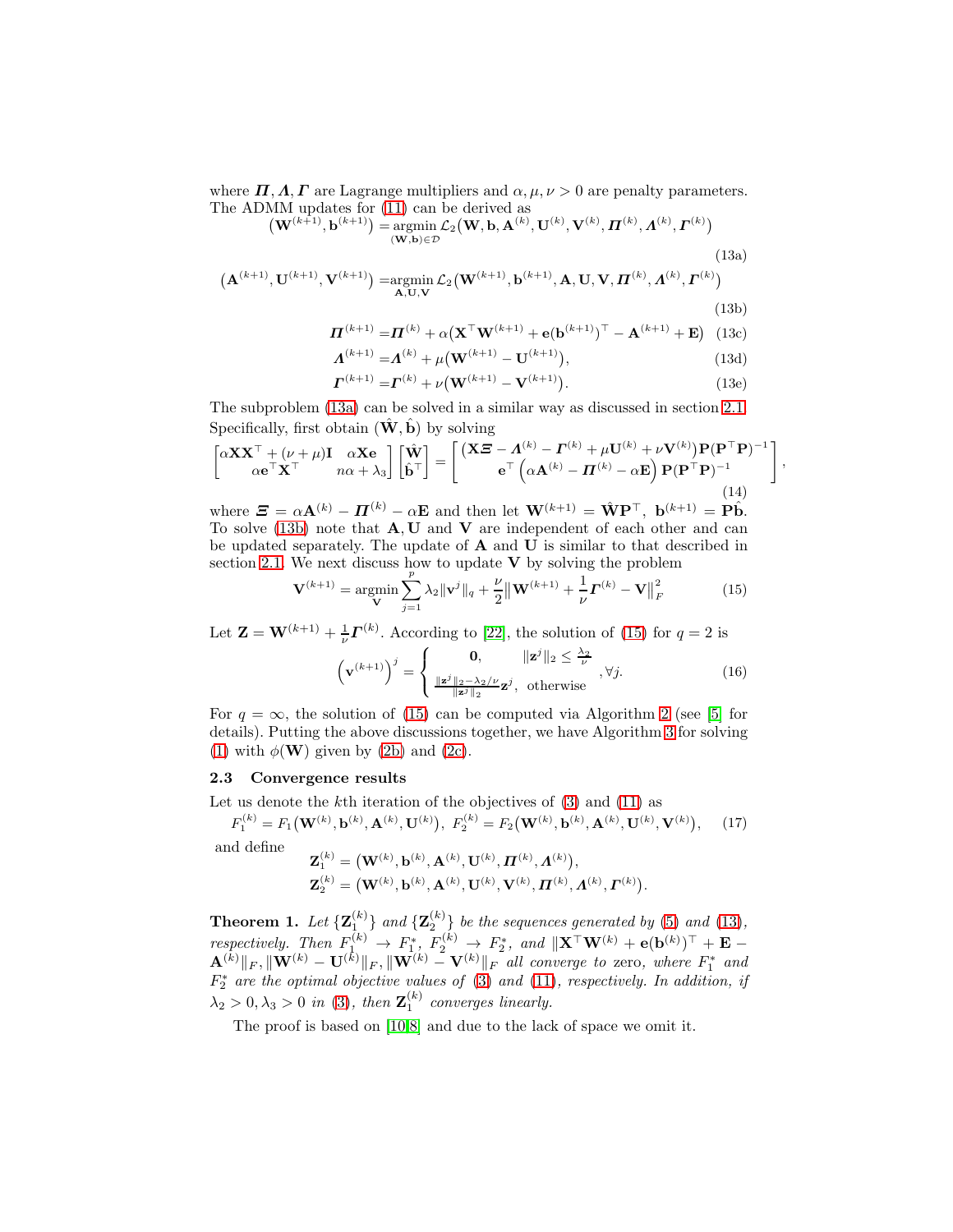**Algorithm 2:** Algorithm for solving [\(15\)](#page-5-2) when  $q = \infty$ 

<span id="page-6-1"></span>Let  $\tilde{\lambda} = \frac{\lambda_2}{\nu}$  and  $\mathbf{Z} = \mathbf{W}^{(k+1)} + \frac{1}{\nu} \mathbf{\Gamma}^{(k)}$ . for  $j=1,\cdots,p$  do Let  $\mathbf{v} = \mathbf{z}^j$ ; if  $||\mathbf{v}||_1 \leq \tilde{\lambda}$  then Set  $(\mathbf{v}^{(k+1)})^j = \mathbf{0}.$ else Let **u** be the sorted absolute value vector of **v**:  $u_1 \geq u_2 \geq \cdots \geq u_J$ ; Find  $\hat{r} = \max \left\{ r : \tilde{\lambda} - \sum_{t=1}^r (u_t - u_r) > 0 \right\}$ Let  $v_{ji}^{(k+1)} = \text{sign}(v_i) \min\left(|v_i|, \left(\sum_{t=1}^{\hat{r}} u_t - \tilde{\lambda}\right)/\hat{r}\right), \forall i.$ 

# <span id="page-6-0"></span>3 Numerical results

We now test the three different regularizers in [\(2\)](#page-1-4) on two sets of synthetic data and two sets of real data. As shown in [\[19\]](#page-11-5) the  $L_1$  regularized MSVM works better than the standard "one-against-rest" MSVM in both classification and variable selection. Hence, we choose to only compare the three regularized MSVMs. The ADMM algorithms discussed in section [2](#page-2-0) are used to solve the three models. Until the preparation of this paper, we did not find much work on designing specific algorithms to solve the regularized MSVMs except [\[19\]](#page-11-5) which uses a path-following algorithm to solve the  $L_1$  MSVM. To illustrate the efficiency of ADMM, we compare it with Sedumi [\[18\]](#page-11-13) which is a second-order method. We call Sedumi in the CVX environment [\[12\]](#page-11-14).

<span id="page-6-2"></span>**Algorithm 3:** ADMM for [\(1\)](#page-1-0) with  $\phi(\mathbf{W})$  in [\(2b\)](#page-1-3) and [\(2c\)](#page-1-2) **Input:** *n* sample-label pairs  $\{(\mathbf{x}_i, y_i)\}_{i=1}^n$ . **Choose:**  $\alpha, \mu, \nu > 0$ , set  $k = 0$  and initialize  $(\mathbf{W}_0, \mathbf{b}_0, \mathbf{A}_0, \mathbf{U}_0, \mathbf{V}_0, \boldsymbol{\Pi}_0, \boldsymbol{\Lambda}_0, \boldsymbol{\Gamma}_0)$ . while not converge do Solve [\(14\)](#page-5-4); let  $\mathbf{W}^{(k+1)} = \hat{\mathbf{W}} \mathbf{P}^{\top}$  and  $\mathbf{b}^{(k+1)} = \mathbf{P} \hat{\mathbf{b}}$ ; Update  $A^{(k+1)}$  and  $U^{(k+1)}$  by [\(8\)](#page-4-1) and [\(9\)](#page-4-2); Update  $V^{(k+1)}$  by [\(16\)](#page-5-5) if  $q = 2$  $q = 2$  and by Algorithm 2 if  $q = \infty$ ; Update  $\mathbf{\Pi}^{(k+1)}$ ,  $\mathbf{\Lambda}^{(k+1)}$  and  $\mathbf{\Gamma}^{(k+1)}$  by [\(13c\)](#page-5-6), [\(13d\)](#page-5-7) and [\(13e\)](#page-5-8);

#### 3.1 Implementation details

All our code was written in MATLAB, except the part of Algorithm [2](#page-6-1) which was written in C with MATLAB interface. We used  $\lambda_3 = 1$  for all three models. In our experiments, we found that the penalty parameters were very important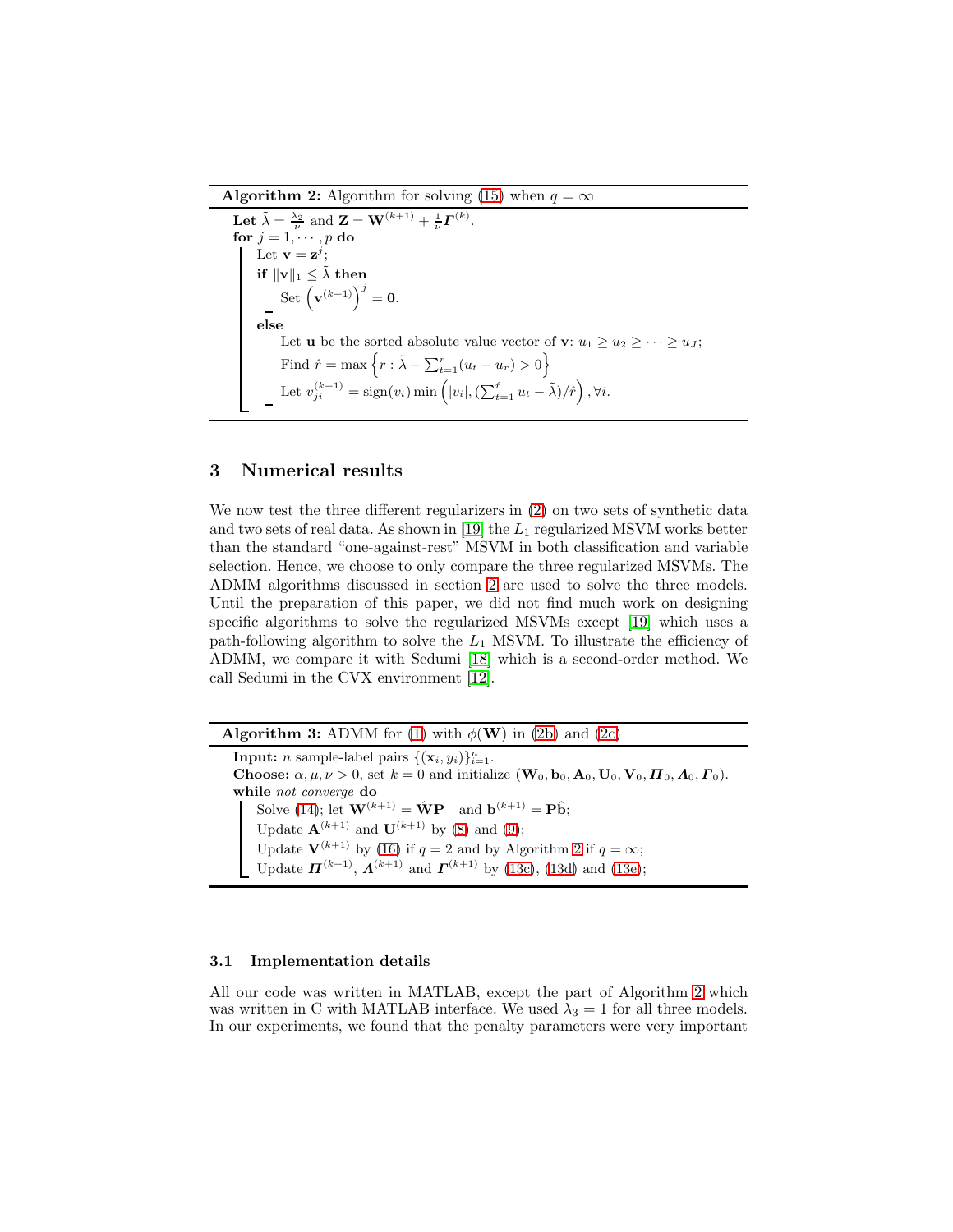for the speed of ADMM. By running a large set of random tests, we chose  $\alpha = \frac{50J}{n}$ ,  $\mu = \sqrt{pJ}$  in [\(4\)](#page-2-4) and  $\alpha = \frac{50J}{n}$ ,  $\mu = \nu = \sqrt{pJ}$  in [\(12\)](#page-4-5). Origins were used as the starting points. As did in  $[21]$ , we terminated ADMM for  $(3)$ , that is,  $(1)$ with  $\phi(\mathbf{W})$  in [\(2a\)](#page-1-1), if

$$
\max\left\{\frac{\left|F_1^{(k+1)}-F_1^{(k)}\right|}{1+F_1^{(k)}},\frac{\left\|\mathbf{w}^{(k)}-\mathbf{U}^{(k)}\right\|_F}{\sqrt{pJ}},\frac{\left\|\mathbf{x}^\top\mathbf{w}^{(k)}+\mathbf{e}(\mathbf{b}^{(k)})^\top+\mathbf{E}-\mathbf{A}^{(k)}\right\|_F}{\sqrt{nJ}}\right\} \le 10^{-5},
$$
 and ADMM for (11), that is, (1) with  $\phi(\mathbf{W})$  in (2b) and (2c), if

$$
\max\left\{\left. \frac{\left|F_2^{(k+1)}-F_2^{(k)}\right|}{1+F_2^{(k)}},\frac{\left\|{\bf X}^\top{\bf W}^{(k)}+\mathbf{e}({\bf b}^{(k)})^\top+{\bf E}-{\bf A}^{(k)}\right\|_F}{\sqrt{nJ}},\;\frac{\left\|{\bf W}^{(k)}-{\bf U}^{(k)}\right\|_F}{\sqrt{pJ}},\;\frac{\left\|{\bf W}^{(k)}-{\bf V}^{(k)}\right\|_F}{\sqrt{pJ}}\right\}\leq 10^{-5}.
$$

In addition, we set a maximum number of iterations  $maxit = 5000$  for ADMM. Default settings were used for Sedumi. All the tests were performed on a PC with an i5-2500 CPU and 3-GB RAM and running 32-bit Windows XP.

Table 1. Results of different models solved by ADMM and Sedumi on a five-class example with synthetic data. The numbers in parentheses are standard errors.

<span id="page-7-0"></span>

| Models |          | <b>ADMM</b> |  | Sedumi |                                                                                       |  |  |  |  |
|--------|----------|-------------|--|--------|---------------------------------------------------------------------------------------|--|--|--|--|
|        | Accuracy |             |  |        | time CZ IZ NR Accuracy time CZ IZ NR                                                  |  |  |  |  |
|        |          |             |  |        | elastic net $(0.597(0.012) 0.184 39.98 0.92 2.01(0.592(0.013) 0.378 39.94 1.05 2.03)$ |  |  |  |  |
|        |          |             |  |        | group Lasso 0.605(0.006) 0.235 34.94 0.00 3.14 0.599(0.008) 2.250 33.85 0.02 3.25     |  |  |  |  |
|        |          |             |  |        | supnorm $[0.606(0.006) 0.183 39.84 0.56 2.08] 0.601(0.008) 0.638 39.49 0.61 2.21]$    |  |  |  |  |

#### 3.2 Synthetic data

The first test is a five-class example with each sample  $x$  in a 10-dimensional space. The data was generated in the following way: for each class  $j$ , the first two components  $(x_1, x_2)$  were generated from the mixture Gaussian distribution  $\mathcal{N}(\boldsymbol{\mu}_j, 2\mathbf{I})$  where for  $j = 1, \cdots, 5$ ,

 $\mu_j = 2[\cos((2j-1)\pi/5), \sin((2j-1)\pi/5)],$ 

and the remaining eight components were independently generated from standard Gaussian distribution. This kind of data was also tested in [\[19,](#page-11-5)[23\]](#page-11-6). We first chose best parameters for each model by generating  $n = 200$  samples for training and another  $n = 200$  samples for tuning parameters. For elastic net, we fixed  $\lambda_2 = 1$  since it is not sensitive and then searched the best  $\lambda_1$  over  $C = \{0, 0.001, 0.01 : 0.01 : 0.1, 0.15, 0.20, 0.25, 0.30\}$ . The parameters  $\lambda_1$  and  $\lambda_2$  for group Lasso and supnorm were selected via a grid search over  $\mathcal{C} \times \mathcal{C}$ . With the tuned parameters, we compared ADMM and Sedumi on  $n = 200$ randomly generated training samples and  $n' = 50,000$  random testing samples, and the whole process was independently repeated 100 times. The performance of the compared models and algorithms were measured by accuracy (i.e.,  $\frac{\text{number of correctly predicted}}{\text{total number}}$ , running time (sec), the number of correct zeros (CZ), total number  $(1, 2)$ , the number of incorrect zeros  $(1, 2)$  and the number of non-zero rows  $(NR)$ . We counted CZ, IZ and NR from the truncated solution  $\mathbf{W}^t$ , which was obtained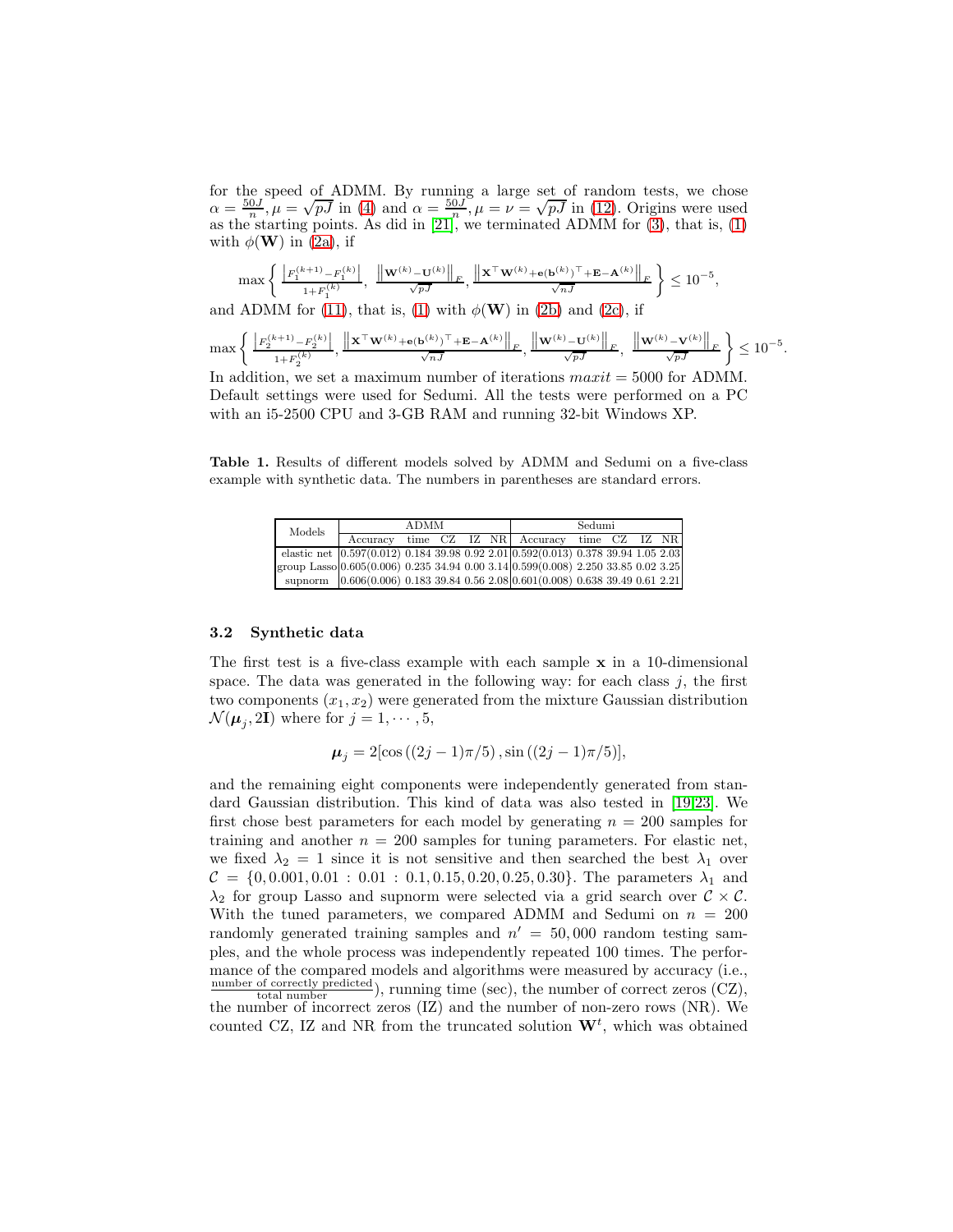from the output solution **W** such that  $w_{ij}^t = 0$  if  $|w_{ij}| \leq 10^{-3} \max_{i,j} |w_{ij}|$  and  $w_{ij}^t = w_{ij}$  otherwise. The average results are shown in Table [1,](#page-7-0) from which we can see that ADMM produces similar results as those by Sedumi within less time. Elastic net makes slightly lower prediction accuracy than that by the other two models.

<span id="page-8-0"></span>Table 2. Results of different models solved by ADMM and Sedumi on a four-class example with synthetic data. The numbers in the parentheses are corresponding standard errors.

|                                                                                                         |          | <b>ADMM</b> |  | Sedumi |                                                                                                        |                         |  |  |  |  |  |
|---------------------------------------------------------------------------------------------------------|----------|-------------|--|--------|--------------------------------------------------------------------------------------------------------|-------------------------|--|--|--|--|--|
| Models                                                                                                  | Accuracy |             |  |        | time IZ NZ1 NZ2 NZ3 NZ4 Accuracy                                                                       | time IZ NZ1 NZ2 NZ3 NZ4 |  |  |  |  |  |
|                                                                                                         |          |             |  |        | Correlation $\rho = 0$                                                                                 |                         |  |  |  |  |  |
|                                                                                                         |          |             |  |        | elastic net $(0.977(0.006) 0.27 13.8 37.6 36.9 36.8 37.0 0.950(0.013) 3.75 11.0 40.2 40.0 39.5 40.4$   |                         |  |  |  |  |  |
| group Lasso $(0.931(0.020) 0.46 30.4 33.7 33.4 33.2 33.2   0.857(0.022) 12.13 40.5 31.8 31.6 31.8 31.7$ |          |             |  |        |                                                                                                        |                         |  |  |  |  |  |
|                                                                                                         |          |             |  |        | supnorm 0.924(0.025) 0.52 32.6 36.6 36.1 36.4 36.2 0.848(0.020) 13.93 46.6 34.2 33.8 33.7 33.5         |                         |  |  |  |  |  |
| Models                                                                                                  |          |             |  |        | Correlation $\rho = 0.8$                                                                               |                         |  |  |  |  |  |
|                                                                                                         |          |             |  |        | elastic net $(0.801(0.018) 0.19 24.1 29.6 29.7 30.6 29.6) 0.773(0.036) 3.74 15.7 35.4 36.3 36.0 35.7)$ |                         |  |  |  |  |  |
| group Lasso 0.761(0.023) 0.38 64.0 21.4 21.2 21.3 21.2 0.654(0.023) 12.30 89.7 17.3 17.6 17.5 17.3      |          |             |  |        |                                                                                                        |                         |  |  |  |  |  |
|                                                                                                         |          |             |  |        | supnorm 0.743(0.023) 0.45 63.1 34.1 34.0 33.9 34.2 0.667(0.016) 14.01 79.8 35.3 35.3 35.3 35.2         |                         |  |  |  |  |  |

The second test is a four-class example with each sample in  $p$ -dimensional space. The data in class  $j$  was generated from the mixture Gaussian distribution  $\mathcal{N}(\mu_j, \Sigma_j), j = 1, 2, 3, 4.$  The mean vectors and covariance matrices are  $\mu_2 =$  $-\mu_1, \mu_4 = -\mu_3, \Sigma_2 = \Sigma_1, \Sigma_4 = \Sigma_3$ , and

$$
\mu_1 = (\underbrace{1, \cdots, 1}_{s}, \underbrace{0, \cdots, 0}_{p-s})^{\top}, \ \mu_3 = (\underbrace{0, \cdots, 0}_{s/2}, \underbrace{1, \cdots, 1}_{s}, \underbrace{0, \cdots, 0}_{p-3s/2})^{\top},
$$
\n
$$
\Sigma_1 = \begin{bmatrix} \rho \mathbf{E}_{s \times s} + (1 - \rho) \mathbf{I}_{s \times s} \\ \mathbf{I}_{(p-s) \times (p-s)} \end{bmatrix},
$$
\n
$$
\Sigma_3 = \begin{bmatrix} \mathbf{I}_{\frac{s}{2} \times \frac{s}{2}} & \rho \mathbf{E}_{s \times s} + (1 - \rho) \mathbf{I}_{s \times s} \\ \mathbf{I}_{(p-\frac{3s}{2}) \times (p-\frac{3s}{2})} \end{bmatrix}.
$$

This kind of data was also tested in [\[20](#page-11-16)[,21\]](#page-11-15) for binary classifications. We took  $p = 500$ ,  $s = 30$  and  $\rho = 0, 0.8$  in this test. As did in last test, the best parameters for all models were tuned by first generating  $n = 100$  training samples and another  $n = 100$  validation samples. Then we compared the different models solved by ADMM and Sedumi with the selected parameters on  $n = 100$  randomly generated training samples and  $n' = 20,000$  random testing samples. The comparison was independently repeated 100 times. The performance of different models and algorithms were measured by prediction accuracy, running time (sec), the number of incorrect zeros (IZ), the number of nonzeros in each column (NZ1, NZ2, NZ3, NZ4), where IZ, NZ1, NZ2, NZ3, NZ4 were counted in a similar way as that in last test by first truncating the output solution W. Table [2](#page-8-0) lists the average results, from which we can see that the elastic net MSVM tends to give best predictions. ADMM is much faster than Sedumi, and interestingly, ADMM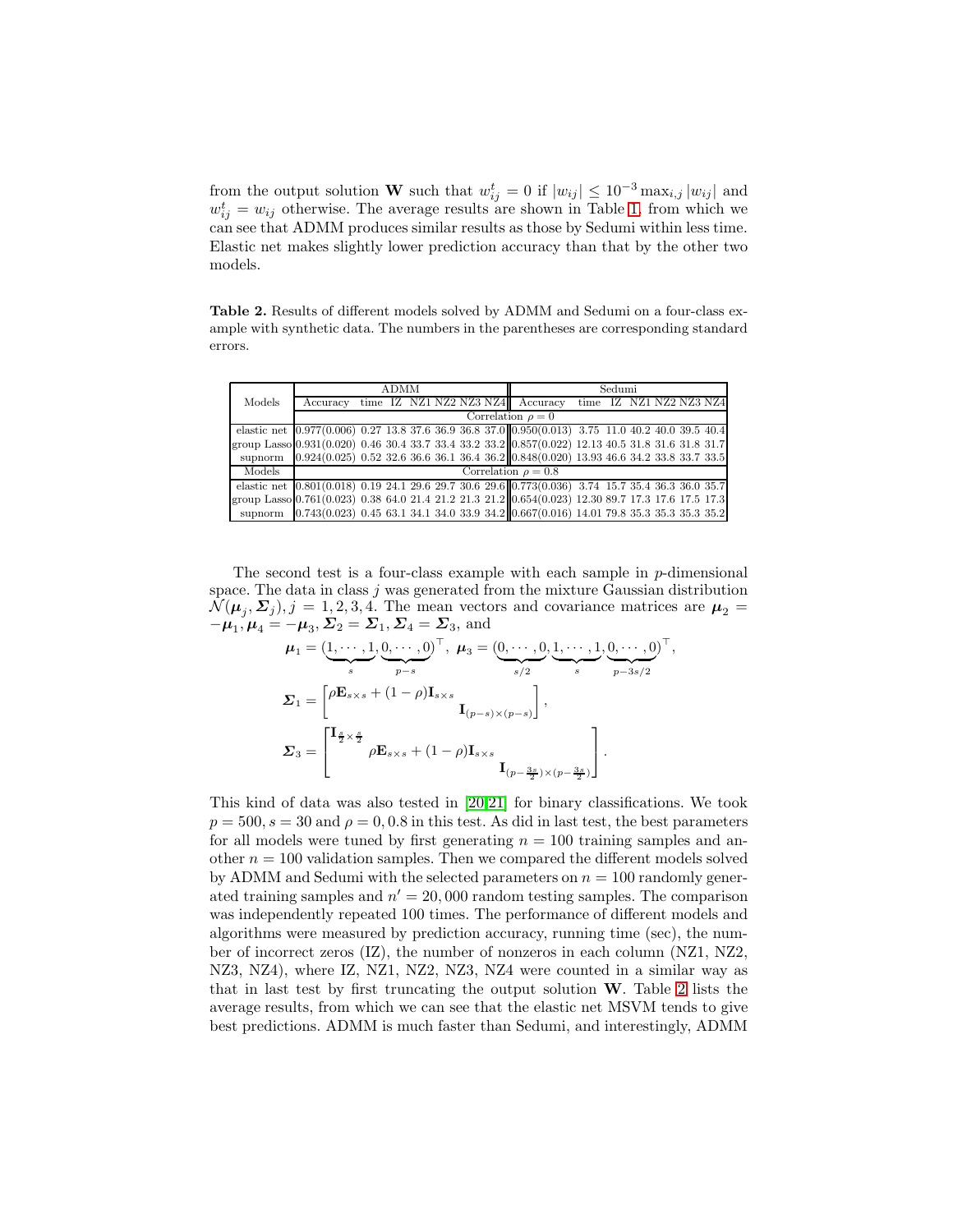also gives higher prediction accuracies than those by Sedumi. This is probably because the solutions given by Sedumi are sparser and have more IZs than those by ADMM.

Table 3. Original distributions of SRBCT and leukemia data sets

<span id="page-9-0"></span>

| $\label{eq:Data set} \boxed{\text{Data set}} \overline{\text{NB RMS BL EWS total}} \boxed{\text{B-ALL T-ALL AML total}}$ |   | <b>SRBCT</b> |    |       | leukemia |  |  |    |  |
|--------------------------------------------------------------------------------------------------------------------------|---|--------------|----|-------|----------|--|--|----|--|
|                                                                                                                          |   |              |    |       |          |  |  |    |  |
| Training 12 20                                                                                                           |   | -8           | 23 | 63 II |          |  |  | 38 |  |
| Testing 6                                                                                                                | 5 |              |    | 20    | 19       |  |  | 34 |  |

#### 3.3 Real data

This subsection tests the three different MSVMs on microarray classifications. Two real data sets were used. One is the children cancer data set in [\[15\]](#page-11-17), which used cDNA gene expression profiles and classified the small round blue cell tumors (SRBCTs) of childhood into four classes: neuroblastoma (NB), rhabdomyosarcoma (RMS), Burkitt lymphomas (BL) and the Ewing family of tumors (EWS). The other is the leukemia data set in [\[11\]](#page-11-18), which used gene expression monitoring and classified the acute leukemias into three classes: B-cell acute lymphoblastic leukemia (B-ALL), T-cell acute lymphoblastic leukemia (T-ALL) and acute myeloid leukemia (AML). The original distributions of the two data sets are given in Table [3.](#page-9-0) Both the two data sets have been tested before on certain MSVMs for gene selection; see [\[19,](#page-11-5)[23\]](#page-11-6) for example.

Each observation in the SRBCT dataset has dimension of  $p = 2308$ , namely, there are 2308 gene profiles. We first standardized the original training data in the following way. Let  $\mathbf{X}^o = [\mathbf{x}_1^o, \cdots, \mathbf{x}_n^o]$  be the original data matrix. The standardized matrix  $\mathbf X$  was obtained by

$$
x_{gj} = \frac{x_{gj}^o - \text{mean}(x_{g1}^o, \dots, x_{gn}^o)}{\text{std}(x_{g1}^o, \dots, x_{gn}^o)}, \ \forall g, j.
$$

Similar normalization was done to the original testing data. Then we selected the best parameters of each model by three-fold cross validation on the standardized training data. The search range of the parameters is the same as that in the synthetic data tests. Finally, we put the standardized training and testing data sets together and randomly picked 63 observations for training and the remaining 20 ones for testing. The average prediction accuracy, running time (sec), number of non-zeros (NZ) and number of nonzero rows (NR) of 100 independent trials are reported in Table [4,](#page-10-4) from which we can see that all models give similar prediction accuracies. ADMM produced similar accuracies as those by Sedumi within less time while Sedumi tends to give sparser solutions because Sedumi is a second-order method and more accurately solves the problems.

The leukemia data set has  $p = 7,129$  gene profiles. We standardized the original training and testing data in the same way as that in last test. Then we rank all genes on the standardized training data by the method used in [\[9\]](#page-11-19). Specifically, let  $\mathbf{X} = [\mathbf{x}_1, \cdots, \mathbf{x}_n]$  be the standardized data matrix. The relevance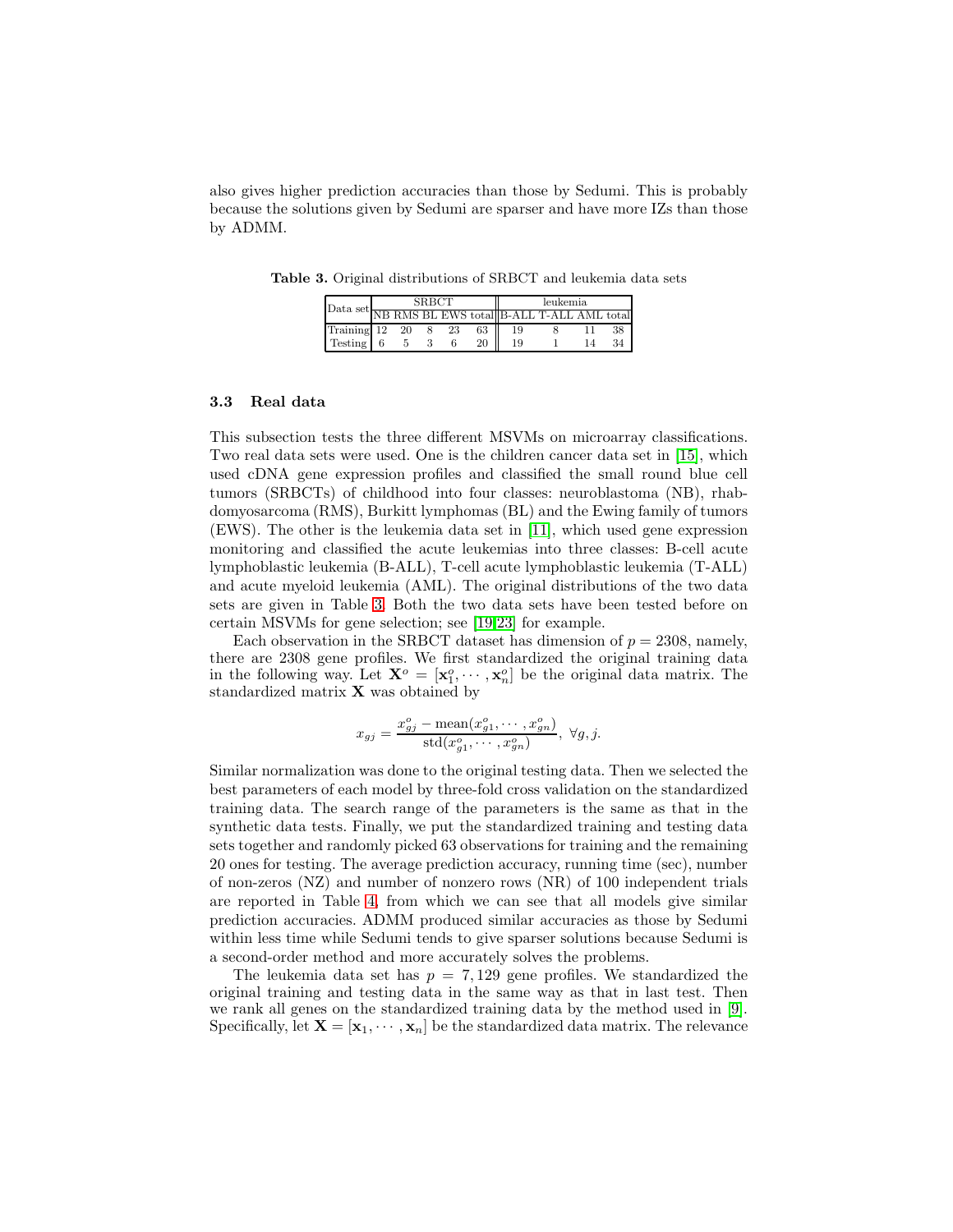Table 4. Results of different models solved by ADMM and Sedumi on SRBCT and Leukemia data sets

<span id="page-10-4"></span>

| Data         | Models |          | <b>ADMM</b> |         |       | Sedumi                                                                               |                     |     |     |  |
|--------------|--------|----------|-------------|---------|-------|--------------------------------------------------------------------------------------|---------------------|-----|-----|--|
|              |        | Accuracy |             | time NZ | NR II | Accuracy                                                                             | time                | NZ. | NR. |  |
|              |        |          |             |         |       | elastic net $(0.996(0.014) 1.738 305.71 135.31(0.989(0.022))$                        | 8.886 213.67 96.71  |     |     |  |
| <b>SRBCT</b> |        |          |             |         |       | group Lasso 0.995(0.016) 2.116 524.88 137.31 0.985(0.028)                            | 42.241 373.44 96.27 |     |     |  |
|              |        |          |             |         |       | supnorm 0.996(0.014) 3.269 381.47 114.27 0.990(0.021) 88.468 265.06 80.82            |                     |     |     |  |
| Leukemia     |        |          |             |         |       | elastic net $(0.908(0.041) 1.029 571.56 271.85(0.879(0.048) 30.131 612.16 291.71)$   |                     |     |     |  |
|              |        |          |             |         |       | group Lasso $(0.908(0.045) 2.002 393.20 150.61)$ $(0.838(0.072) 76.272 99.25 44.14)$ |                     |     |     |  |
|              |        |          |             |         |       | supnorm 0.907(0.048) 2.211 155.93 74.60 0.848(0.069) 121.893 86.03 41.78             |                     |     |     |  |

measure for gene  $g$  is defined as follows:

$$
R(g) = \frac{\sum_{i,j} I(y_i = j)(m_g^j - m_g)}{\sum_{i,j} I(y_i = j)(x_{gi} - m_g^j)}, \ g = 1, \cdots, p,
$$

where  $m_g$  denotes the mean of  $\{x_{g1}, \dots, x_{gn}\}\$  and  $m_g^j$  denotes the mean of  ${x_{gi} : y_i = j}.$  According to  $R(g)$ , we selected the 3,571 most significant genes. Finally, we put the processed training and tesing data together and randomly chose 38 samples for training and the remaining ones for testing. The process was independently repeated 100 times. Table [4](#page-10-4) tabulates the average results, which show that all three models give similar prediction accuracies. ADMM gave better prediction accuracies than those given by Sedumi within far less time. The relatively lower accuracies given by Sedumi may be because it selected too few genes to explain the diseases.

## <span id="page-10-2"></span>4 Conclusion

We have developed an efficient unified algorithmic framework for using ADMM to solve regularized MSVS. By effectively using the Woodbury matrix identity we have substantially reduced the computational effort required to solve large-scale MSVMS. Numerical experiments on both synthetic and real data demonstrate the efficiency of ADMM by comparing it with the second-order method Sedumi.

# References

- <span id="page-10-0"></span>1. Bishop C.: Pattern Recognition and Machine Learning, Springer-Verlag, New York (2006).
- <span id="page-10-1"></span>2. Bottou L., Cortes C., Denker J.S., Drucker H., Guyon I., Jackel L.D., LeCun Y., Muller U.A., Sackinger E., Simard P., et al.: Comparison of classifier methods: a case study in handwritten digit recognition. In Proceedings of the 12th IAPR International Conference on Pattern Recognition, volume 2, pages 77–82 (1994).
- <span id="page-10-3"></span>3. Boyd S., Parikh N., Chu E., Peleato B., and Eckstein J.: Distributed Optimization and Statistical Learning via the Alternating Direction Method of Multipliers. Foundations and Trends in Machine Learning, 3(1):1–122 (2010).